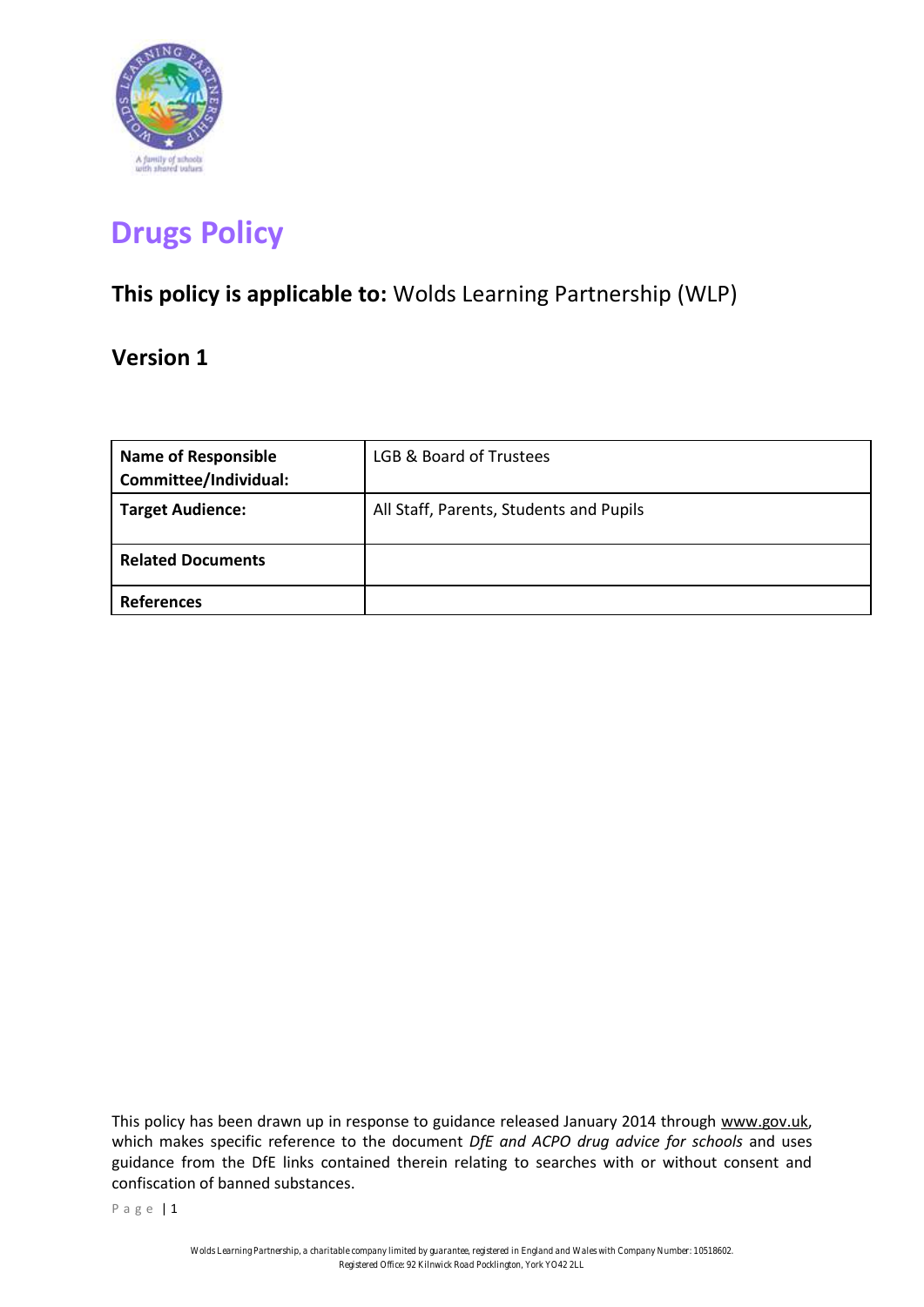

# **The role of schools in the Wolds Learning Partnership (WLP)**

Illegal drugs, (and drug related paraphernalia) and other unauthorised drugs are unacceptable within the boundaries identified with this policy. Staff, and pupils/students have a responsibility to adhere to the school's policy and procedures for managing medicines. The first concern in managing drugs is the health and safety of the school's community and meeting the pastoral needs of the pupils/students.

As part of the statutory duty on schools to promote and pupil/students' wellbeing, schools have a clear role to play in preventing drug misuse as part of their pastoral responsibilities. To support this, the Government's Drug Strategy 2010 ensures that school staff have the information advice and power to:

- Provide accurate information on drugs and alcohol through education and targeted information, including via the FRANK service.
- Tackle problem behaviour in schools, with wider powers of search and confiscation.
- Work with local voluntary organisations, health partners, the police and others to prevent drug or alcohol misuse.

# **Aims of the policy**

- Clarify the legal requirements and responsibilities of the Wolds Learning Partnership.
- Reinforce and safeguard the health and safety of pupil/students and others who use the schools in the WLP.
- Clarify the WLP's approach to drugs for all staff, pupils/students, governors, parents/carers, external agencies and the wider community, including pupils/students who are on Alternative Learning Programmes or on Vocational Placements.
- Give guidance on developing, implementing and monitoring the drug education programme
- Enable staff to manage drugs on the WLP premises, and any incidents that occur, with confidence and consistency, and in the best interests of those involved.
- Ensure that the response to incidents involving drugs complements the overall approach to drug education and the values and ethos of the WLP.
- Provide a basis for evaluating the effectiveness of each school drug education programme and the management of incidents involving illegal and other unauthorised drugs.
- Reinforce the role of the WLP in contributing to local and national strategies.
- This policy should be read in conjunction with related safeguarding and management of medicines policies.

Staff should treat drugs misuse as a Child Protection issue which will be dealt with in the best interests of the pupil/student and the wider school community.

# **Definitions of Drugs**

The definition of a drug adopted in the DfE document *Drugs: Guidance for schools* is: A substance people take to change the way they feel, think or behave. This includes:

- All illegal drugs (those controlled by the Misuse of Drugs Act 1971).
- All legal drugs, including alcohol, tobacco.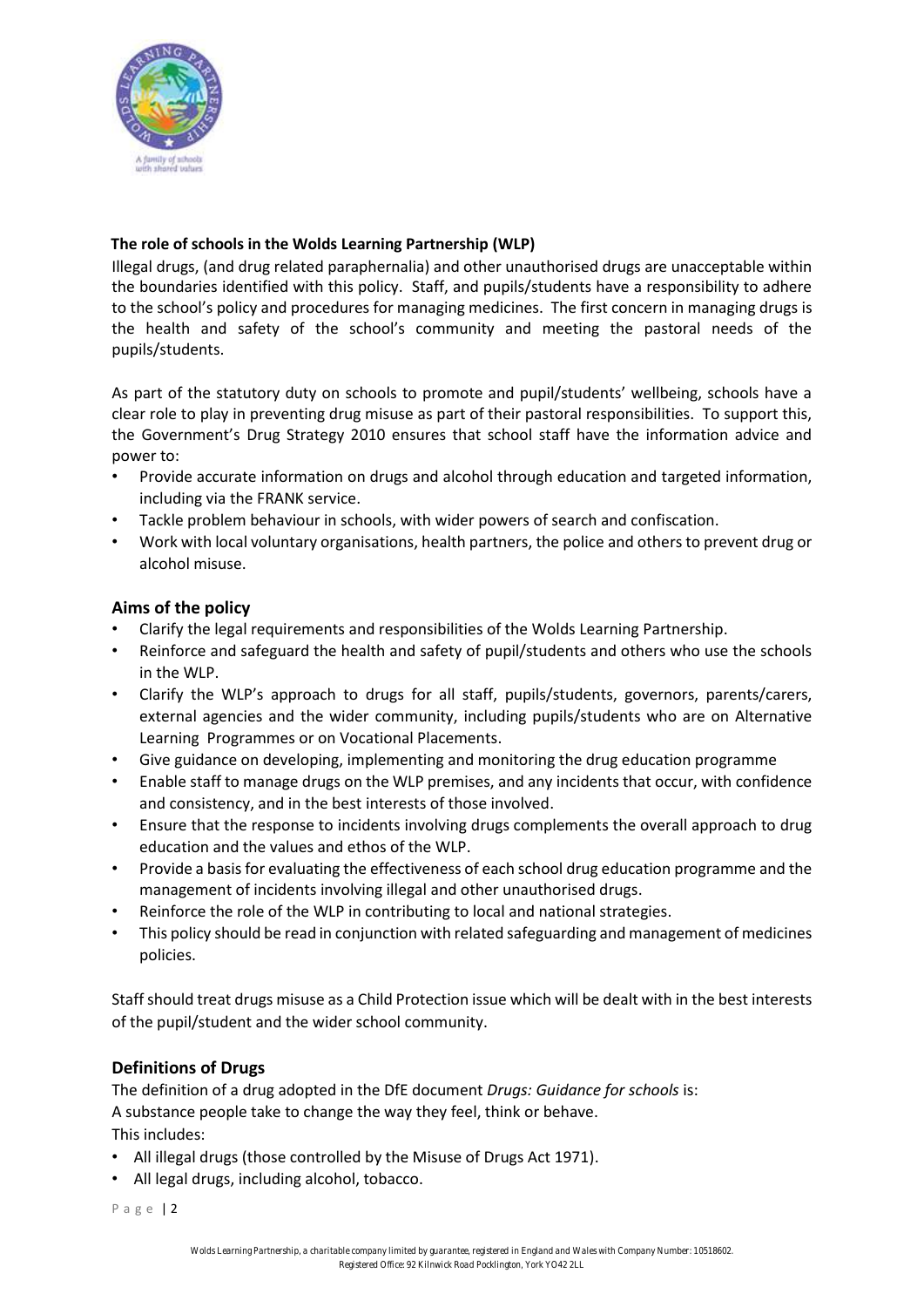

- Volatile substances, and new psychoactive substances, ketamine, khat and alkyl nitrites
- All over-the-counter and prescription medicines.

This is the definition that we have adopted for our drug policy and this broad definition is reflected throughout the policy, in dealing with drug incidents and in the drug education curriculum.

# **Organisation of WLP Drug Education for individual schools**

The WLP recognises the need to work with parents/carers and pupils/students to provide effective drug education. Parents/carers are invited to share ideas for drug education, and the management of drug related procedures are made clear to parents/carers and pupils/students. In seeking close partnership with parents/carers we aim to complement and support their role as parents in educating our youngsters.

- Drugs education is a major component of drugs prevention.
- Drugs education is taught by a team of informed teachers within each school's planned, cyclic PSHE programme.
- Staff are encouraged to suggest areas for further training.
- External visitors enrich the school's drugs education programme. School specific presentations include a range from: Alcohol, Heroin, Cannabis, Drugs Forum, Police and Prison officer talks, Health Fair and Prison! Me! No Way! scheme. Drugs counsellors and the school nurse also support the programme.

Pupils/students are encouraged to develop confidence in talking, listening and thinking about drugs. Various teaching strategies are used to achieve this, including:

- Establishing ground‐rules.
- Knowing how to deal with unexpected questions/comments by pupils/students using interactive methods encouraging reflection.
- A range of teaching and learning styles are used in delivering the drugs education programme. These are found in all of our schemes of work, which are reviewed regularly.
- The school will also ensure that pupils/students have access to up-to-date information on sources of help. Local and national help lines (including FRANK, NHS Smoking Helpline and Drinkline **(Appendix A)**), youth and community services and drug/health services will be prominently displayed so that those in need of help and who are reluctant to approach school staff can easily access it. Drug education programmes will also include details of services and helplines, explain how they work and develop pupil/student confidence in using them.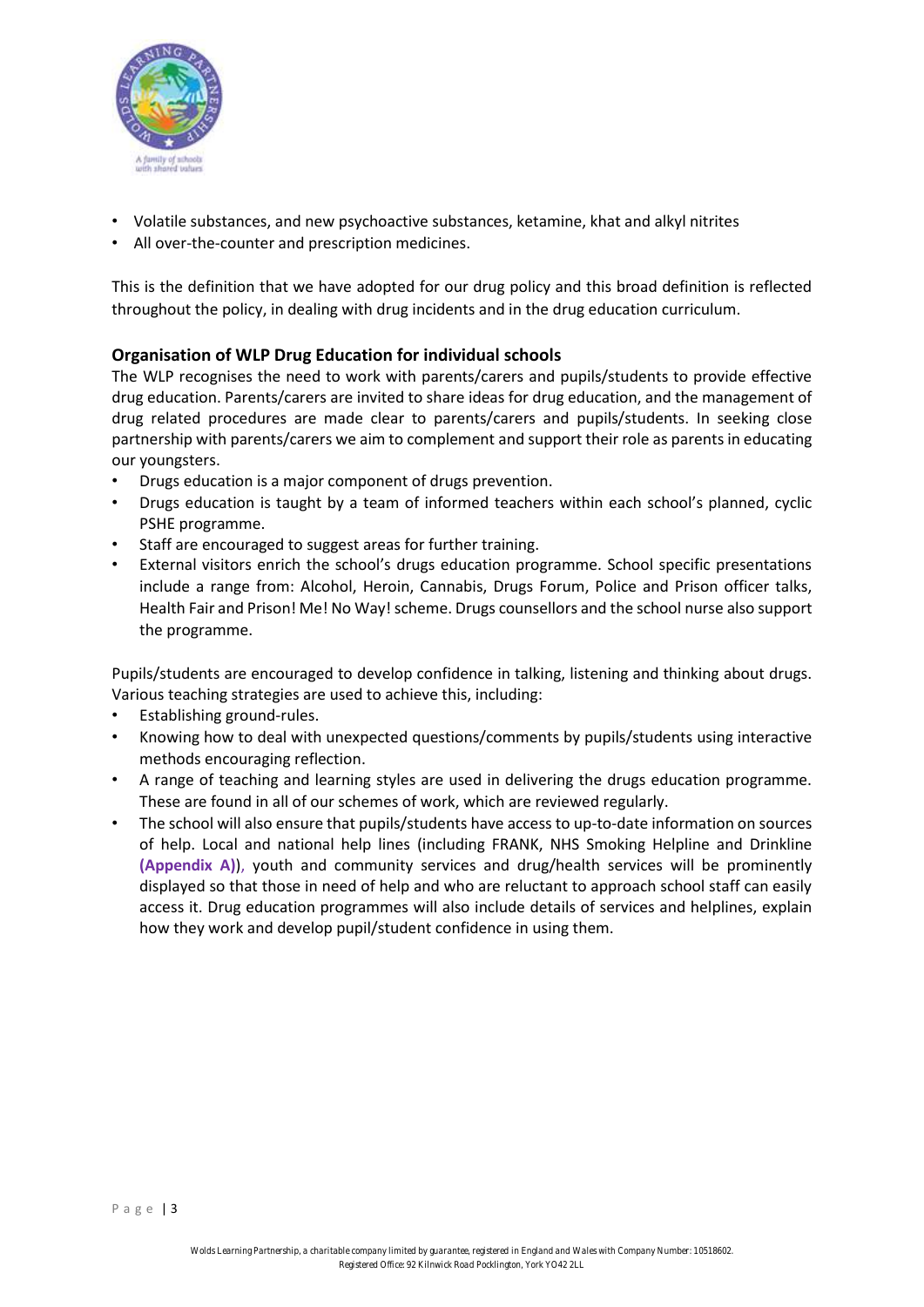

#### **Key Points for Staff**

# **1. Confidentiality**

**Staff cannot and should not promise total confidentiality.** The boundaries of confidentiality should be made clear to the pupil/student. If the pupil/student discloses information that is sensitive, not generally known and which the pupil/student asks not to be passed on, the request should be honoured unless this is unavoidable in order for teachers to fulfil their professional responsibilities in relation to:

- Child protection and Inclusion
- Co‐operating with a police investigation
- Referral to external agencies

# **2. Ground Rules**

Staff are encouraged to set ground rules with pupils/students at each stage of the drug education programme.

#### **3. Difficult Questions**

Specific guidance on dealing with difficult questions from pupils/students is covered during PSHE staff training sessions.

# **Drug Related Incident Management**

The over-riding principle for managing drug-related incidents is the welfare of the individuals concerned and that of the wider school community. We wish to encourage open dialogue with pupils/students, parents/carers and the wider community which will help to identify the potential scale of the problem. Pupils/students must trust the adults who deal with the information to use their discretion.

In every case of an incident involving drugs, the school will place the utmost priority on safety, meeting any medical emergencies with first aid and summoning appropriate help before addressing further issues. Possible agencies include:

- Local Authority Designated Officer.
- School nurse and Local GPs.
- East Riding Child Care Team.
- Police Community Service Officers and School Liaison Officers.
- Youth Services.
- Youth Offending (and Pre‐offending) Team.
- Agencies providing specialist help.

# **Expectations**

Pupils/students must have a clear understanding of the consequences of their actions if they involve themselves with prohibited substances, namely:

Page | 4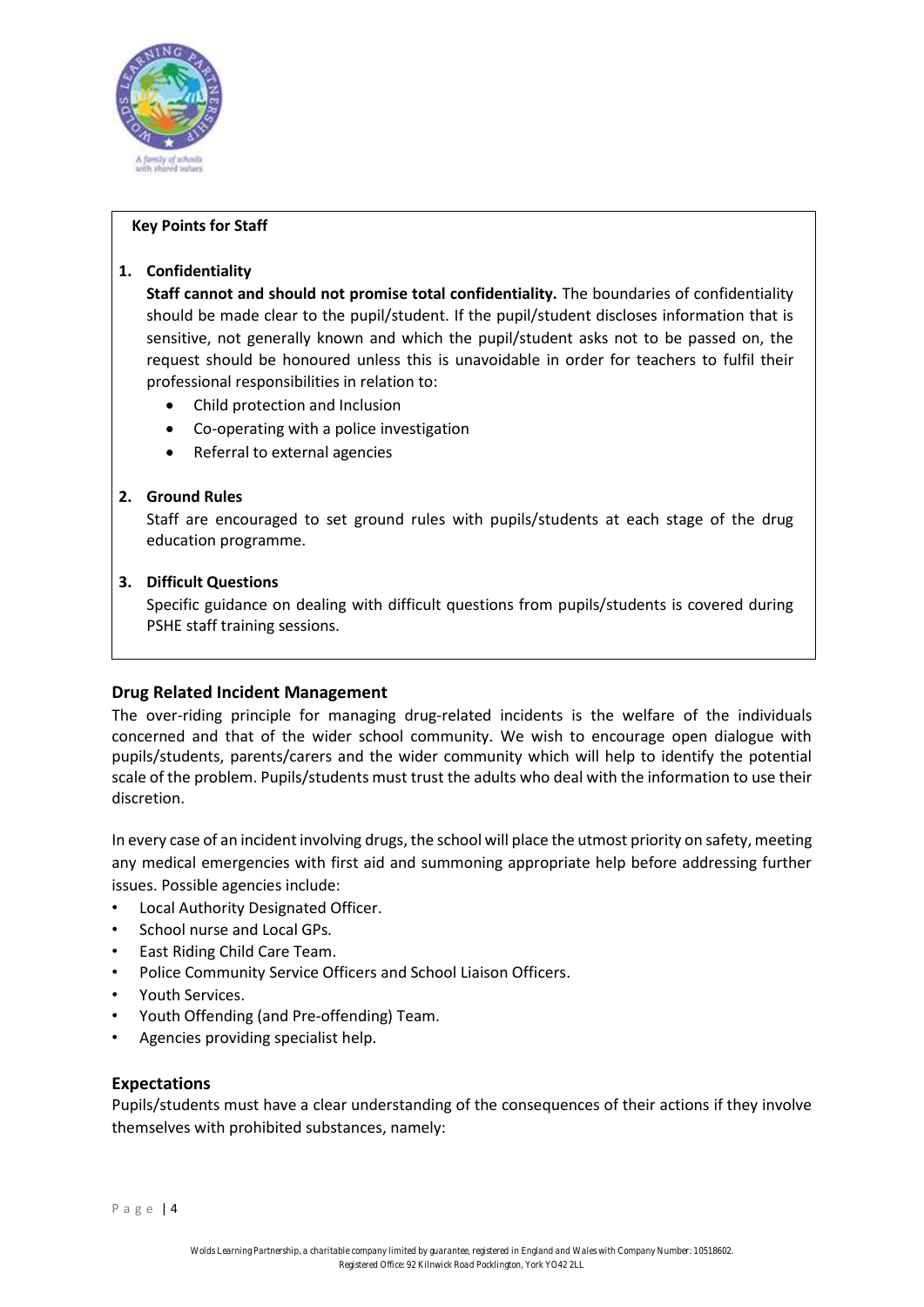

- Prohibited substances and drugs such as alcohol, tobacco and solvents are not allowed in school, on the school grounds, on school trips and visits or on school transport. This also includes newly banned implements such as e‐cigarettes and shish pens.
- The same rules apply to pupils/students who are on alternative learning packages or on vocational courses at other providers.
- Pupils/students are informed of this in a structured programme of PSHE, during PSHE work with tutors in tutor time and in individual interviews.
- If pupils/students are found to be in possession of these substances parents/carers will be informed and a period of isolation or fixed term exclusion may follow depending on the circumstances. Parents/carers will be invited into school for discussion with the appropriate Pupil/student services team and support offered to both parents/carers and pupils/students. Where parental involvement is suspected this information will be shared with the appropriate agencies.
- Dealing in banned substances is a criminal offence and the police will be informed and a pupil/student judged to be dealing in prohibited substances will be permanently excluded. Sharing of banned substances could be dealt with in the same manner as dealing in banned substances.

# **Reporting Drug Related Incidents and Concerns**

- The school will be vigilant and responsive to all information received and the appropriate Leader will keep a log of incidents and information.
- All staff should pass on any relevant information to the appropriate Leader. This information could take the form of:
	- Suspicion or rumour.
	- Observation.
	- A reported incident.
	- Personal disclosure by a pupil/student.
- Staff should treat drugs misuse as a Child Protection issue which will be dealt with in the best interests of the young person, the family and the school.
- Parents/carers will be informed of any concerns about a pupil/student, even where there is little or no substantive evidence, so that the partnership between home and school is based on openness and trust. The school will treat information given by parents/carers with discretion.
- The school will maintain a close liaison with local police over drug-related incidents.

# **Responding to a Drug Related Incident or Concern**

Drug incidents may include:

- Drugs or associated paraphernalia found on school premises.
- A pupil/student demonstrates, perhaps through actions or play, an inappropriate level of knowledge for their age.
- A pupil/student is found in possession of drugs or associated paraphernalia.
- A pupil/student is found to be supplying drugs on school premises (friends sharing drugs, pupil/student being coerced to supply drugs, a group of friends taking it in turn to bring drugs in for their own use).
- A pupil/student, parent/carer or staff member is thought to be under the influence of drugs.
- A staff member has information that the illegitimate sale or supply of drugs is taking place in the local area.
- A pupil/student discloses that they or a family member/friend are misusing drugs.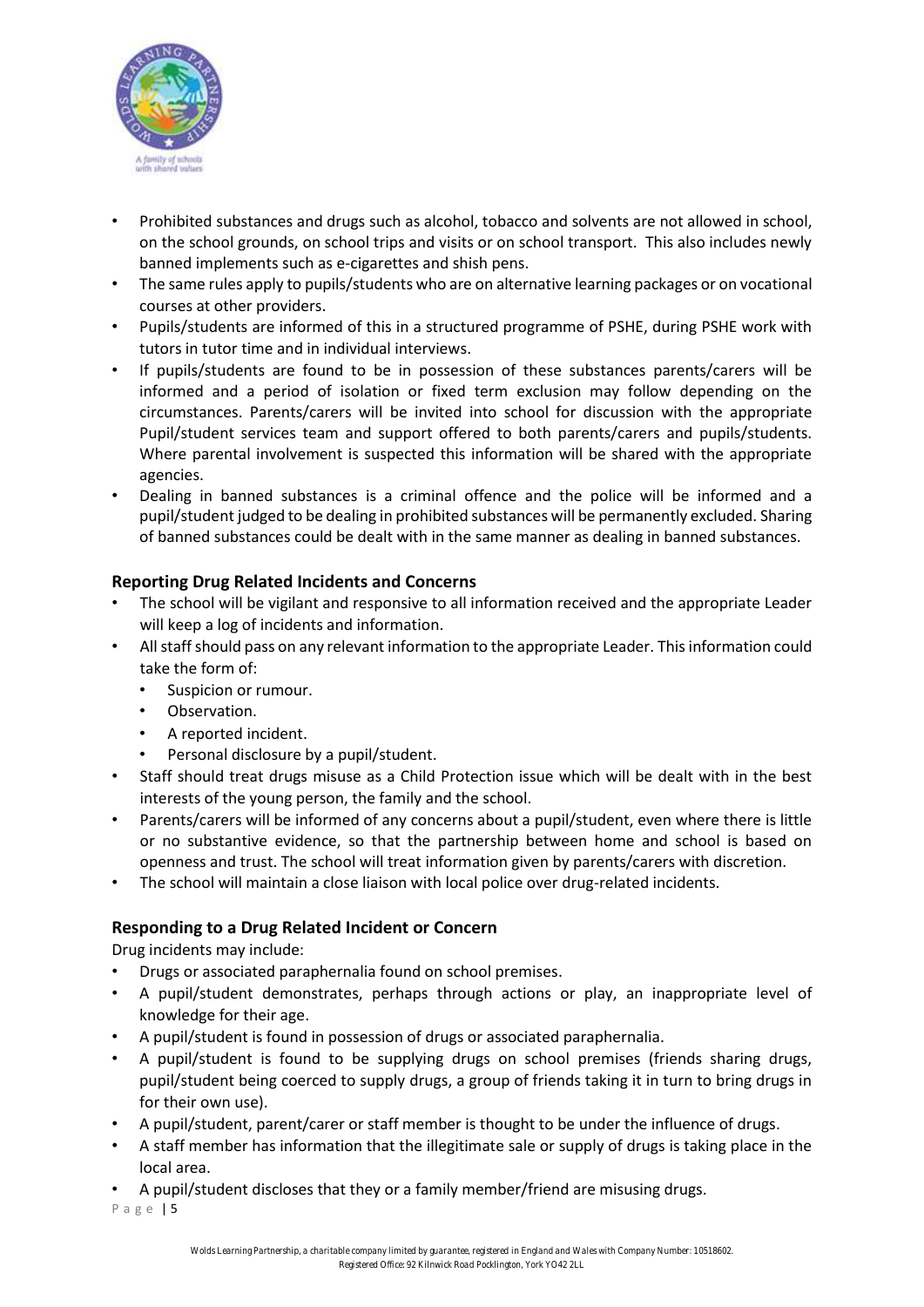

A careful investigation will take place to judge the nature and seriousness of each incident, the needs of those involved and the most appropriate response. For example:

- What does the pupil/student have to say?
- Is this a one-off incident or longer-term situation?
- Is the drug legal or illegal?
- What quantity of the drug was involved?
- What was the pupil/student's motivation?
- Is the pupil/student knowledgeable and careful or reckless as to their own and others' safety and how was the drug being used?
- What are the pupil/student's home circumstances?
- Does the pupil/student know and understand the school policy and school rules?
- Where does the incident appear on a scale from 'possession of a small quantity' to 'persistent supply for profit'?
- If supply of illegal drugs is suspected, how much was supplied, and was the pupil/student coerced into the supply role, were they 'the one whose turn it was' to buy for others, or is there evidence of organised or habitual supply?

If during the course of the investigation the school decides that the police should be involved they should cease immediately to enable the police to conduct a full detailed enquiry.

# **Prohibited Items**

The latest DFE outlines guidance identifies the key points and advice relating to searching and confiscation as follows:

- School staff can search a pupil/student for any item if the pupil/student agrees.
- Headteachers and staff authorised by them **have a statutory power to search pupils/students or their possessions, without consent,** where they have reasonable grounds for suspecting that the pupil/student may have a prohibited item.

Prohibited items are:

- Knives or weapons.
- Alcohol.
- Illegal drugs.
- Stolen items.
- Tobacco and cigarette papers.
- Fireworks.
- Pornographic images.
- Any article that the member of staff reasonably suspects has been, or is likely to be used:
	- To commit an offence.
	- To cause personal injury to, or damage to the property of, any person (including the pupil/student).
- Headteachers and authorised staff can also search for any item banned by the school rules which has been identified in the rules as a banned.
- Details of searches must be recorded by the school.
- Parents must be informed by the school of searches whether the results are negative or positive.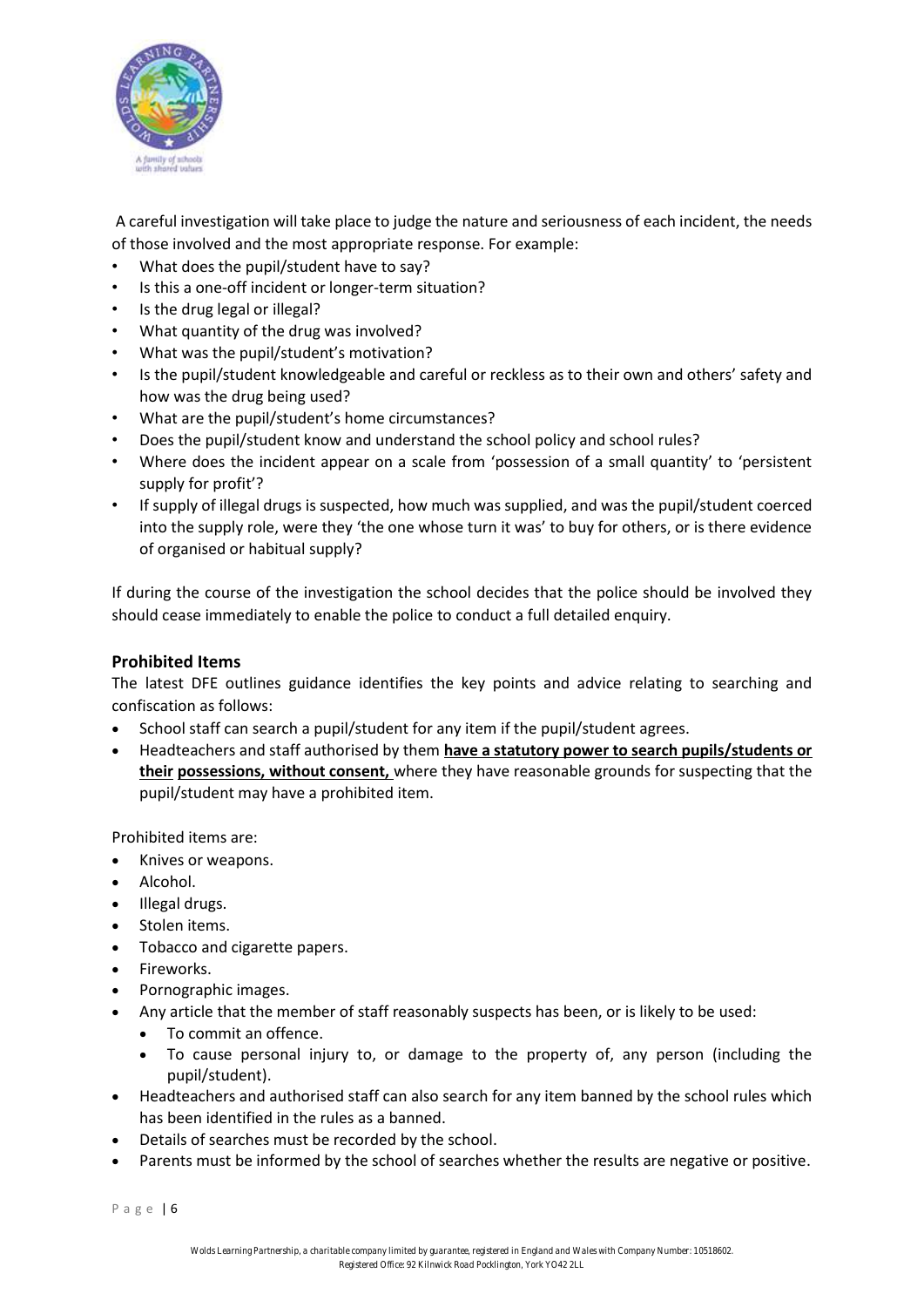

For the purposes of this policy unsuccessful attempts to seek consent will in most cases lead to contact with parents and or police. However the school acknowledges that it has rights to search with or without consent as outlined in the DFE guidance on *Screening, searching and confiscation: Searching without consent (17th July 2013):* 

# **Searching and Confiscation Searching with Consent**

Schools' common law powers to search

- School staff can search pupils/students with their consent for any item. Also note:
- Schools are not required to have formal written consent from the pupil/student for this sort of search – it is enough for the teacher to ask the pupil/student to turn out his or her pockets or if the teacher can look in the pupil/student's bag or locker and for the pupil/student to agree.
- Schools should make clear in their school behaviour policy and in communications to parents and pupils/ students what items are banned.
- If a member of staff suspects a pupil/student has a banned item in his/her possession, they can instruct the pupil/student to turn out his or her pockets or bag and if the pupil/student refuses, the teacher can apply an appropriate punishment as set out in the school's behaviour policy.
- A pupil/student refusing to co-operate with such a search raises the same kind of issues as where a pupil/student refuses to stay in a detention or refuses to stop any other unacceptable behaviour when instructed by a member of staff – in such circumstances, schools can apply an appropriate disciplinary penalty.

School staff here means a teacher or someone who has lawful control or charge of the child. The ability to give consent must be considered.

# **Searching Without Consent - When can a search be done?**

Authorised staff can search if there are reasonable grounds for suspecting that a pupil/student is in possession of a prohibited item.

# **What the law says:**

The power to search without consent enables a personal search, involving removal of outer clothing and searching of pockets; but not an intimate search going further than that, which only a person with more extensive powers (e.g. a police officer) can do.

# **What can be searched for**:

- Knives or weapons, alcohol, illegal drugs and stolen items; and
- Tobacco and cigarette papers, fireworks and pornographic images; and
- Any article that the member of staff reasonably suspects has been, or is likely to be, used to commit an offence, or to cause personal injury to, or damage to property; and
- Any item banned by the school rules which has been identified in the rules as an item which may be searched for.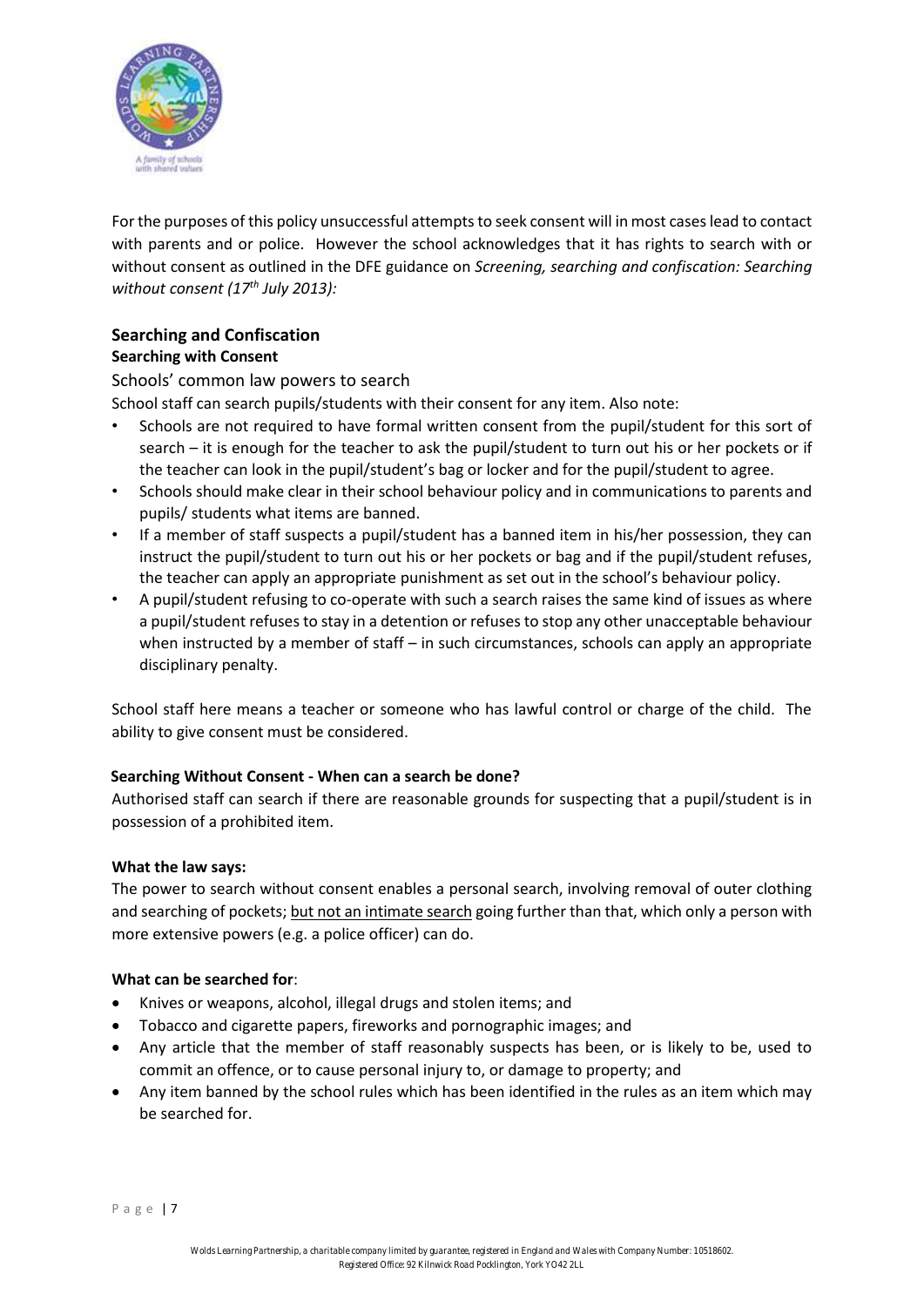

#### **Who can search?**

A headteacher or a member of school staff authorised by the headteacher may search outer clothing, desks, lockers, possessions such as a bag. Staff may not conduct an intimate search, this must be actioned by police.

#### **Under what circumstances?**

You must be the same sex as the pupil/student being searched; and there must be a witness (also a staff member) and, if at all possible, they should be the same sex as the pupil/student being searched. There is a limited exception to this rule.

You can carry out a search of a pupil/student of the opposite sex to you and without a witness present, but only where you reasonably believe that there is a risk that serious harm will be caused to a person if you do not conduct the search immediately and where it is not reasonably practicable to summon another member of staff.

Where it is practicable to summon a staff member of the same sex as the pupil/student and a witness then the authorised staff member wishing to conduct a search must do so.

#### **Extent of the search – clothes, possessions, desks and lockers.**

#### **What the law says:**

- The person conducting the search may not require the pupil/student to remove any clothing other than outer clothing.
- Outer clothing means clothing that is not worn next to the skin or immediately over a garment that is being worn as underwear but outer clothing includes hats; shoes; boots; gloves and scarves.
- 'Possessions' means any goods over which the pupil/student has or appears to have control this includes desks, lockers and bags.
- A pupil/student's possessions can only be searched in the presence of the pupil/student and another member of staff, except where there is a risk that serious harm will be caused to a person if the search is not conducted immediately and where it is not reasonably practicable to summon another member of staff.

#### **Searches of lockers and desks**

- Under common law powers, schools are able to search lockers and desks for any item provided the pupil/student agrees. Schools can also make it a condition of having a locker or desk that the pupil/student consents to have these searched for any item whether or not the pupil/student is present.
- If a pupil/student does not consent to a search (or withdraws consent having signed a consent form) then it is possible to conduct a search without consent but only for the "prohibited items" listed above.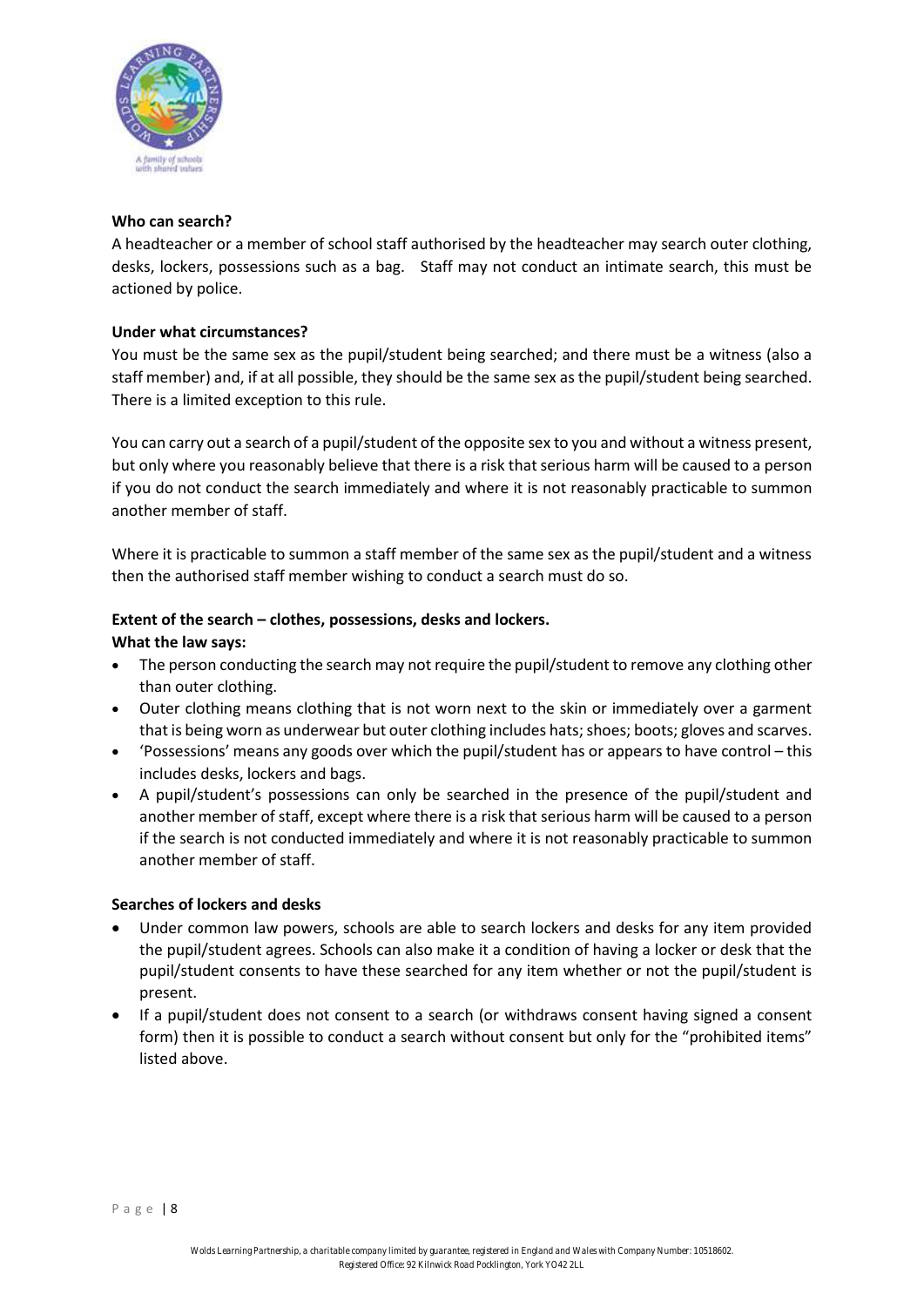

# **The power to seize and confiscate items What the law allows:**

Schools' general power to discipline, as set out in Section 91 of the Education and Inspections Act 2006, enables a member of staff to confiscate, retain or dispose of a pupil/student's property as a disciplinary penalty, where reasonable to do so.

Where the authorised person finds other substances which are not believed to be controlled drugs these can be confiscated where a teacher believes them to be harmful or detrimental to good order and discipline. This would include new psychoactive substances or 'legal highs'. If school staff are unable to identify the legal status of a drug, it should be treated as a controlled drug.

If a teacher confiscates items believed to be illegal drugs or new psychoactive substances, the pupil/student should be isolated and the substance should be handed to a member of the Senior Leadership Team who will oversee an investigation into the incident, informing the Headteacher

# **Controlled drugs**

In taking temporary possession and disposing of suspected controlled drugs schools are advised to:

- Ensure that a second adult witness is present throughout.
- Seal the sample in a plastic bag and include details of the date and time of the seizure/find and witness present.
- Store it in a secure location, such as a safe or other lockable container with access limited to senior members of staff.
- Notify the police without delay, who will collect it and then store or dispose of it in line with locally agreed protocols. The law does not require a school to divulge to the police the name of the pupil/student from whom the drugs were taken but it is advisable to do so.
- Record full details of the incident, including the police incident reference number.
- Inform parents/carers, unless this is not in the best interests of the pupil/student.
- Identify any safeguarding concerns and develop a support and disciplinary response.

Legal drugs (for example, cigarettes, alcohol) can be confiscated and disposed of at the school's discretion

# **School Response**

Any response will balance the needs of the individual with those of the wider school community, and aim to provide pupils/students with the opportunity to learn from their mistakes and develop as individuals. Possible responses include:

- Early intervention and targeted prevention
- Referral to substance misuse specialist
- **Counselling**
- Behaviour and Pastoral Support plans to minimise risk of permanent exclusion
- Inter-agency programmes with Youth Services, Youth Offending
- Fixed‐period exclusion, Managed Move, Referral to PRU, Permanent Exclusion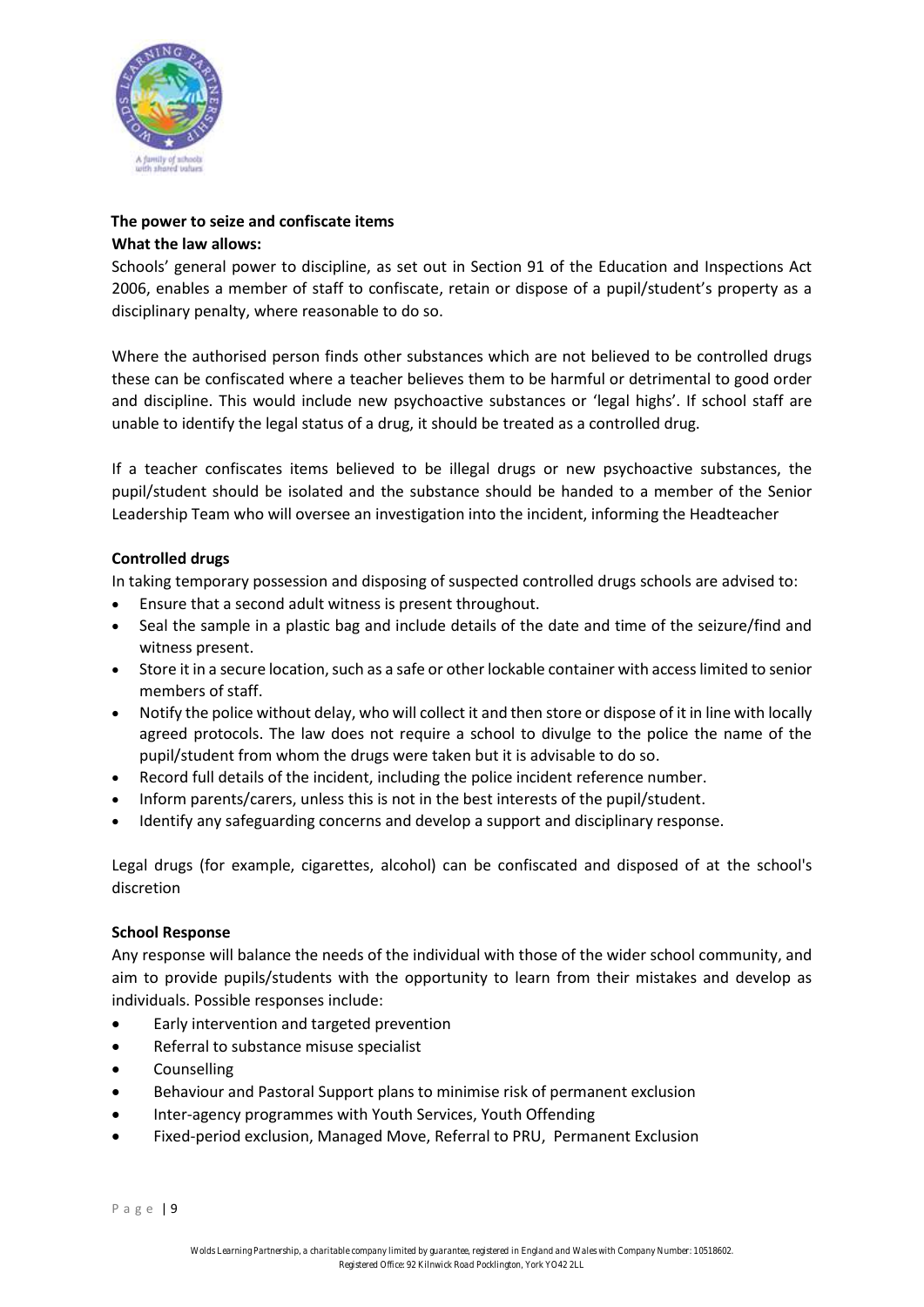

Some responses may serve to enforce and reinforce school rules. Any sanctions will always be justifiable in terms of:

- The seriousness of the incident.
- The identified need of the pupil/student and the wider school community.
- Consistency with published school rules, codes and expectations.
- Consistency with disciplinary action for breaches of other school rules (such as theft, violence, bullying)**.**

# **Parents / Carers under the influence of Drugs on the School Premises**

When dealing with parents/carers under the influence of drugs on school premises, staff should attempt to maintain a calm atmosphere. On occasion, a teacher may have concerns about discharging a pupil/student into the care of a parent/carer. In such instances, discuss with the parent/carer if alternative arrangements could be made, for example, asking another parent/carer to accompany the child home. The focus for staff will always be the maintenance of the child's welfare, as opposed to the moderation of parent's/carer's behaviour.

Where the behaviour of a parent/carer under the influence of drugs repeatedly places a child at risk or the parents/carer becomes abusive or violent, staff should consider whether to invoke child protection procedure and/or the involvement of police.

# **Monitoring and Evaluation**

The delivery of drugs education is monitored and evaluated regularly. We use staff and pupil/student questionnaires along with discussion between staff involved to evaluate information given and concepts covered. Incident data is also reviewed so that intervention can be appropriate and targeted if pattern develop.

# **Dissemination of the Policy**

The policy is available to all staff on the school website. Parents/Carers and the wider community can also request a copy of the full drugs policy from the schools reception.

# **Appendix A ‐ Useful Organisations**

**Addaction** is one of the UK's largest specialist drug and alcohol treatment charities. As well as adult services, they provide services specifically tailored to the needs of young people and their parents. The Skills for Life project supports young people with drug misusing parents. Website: www.addaction.org.uk

**ADFAM** offers information to families of drug and alcohol users, and the website has a database of local family support services. Tel: 020 7553 7640 Email: admin@adfam.org.uk Website: www.adfam.org.uk

**Alcohol Concern** works to reduce the incidence and costs of alcohol‐related harm and to increase the range and quality of services available to people with alcohol-related problems Tel: 020 7264 0510. Email: contact@alcoholconcern.org.uk Website: www.alcoholconcern.org.uk

**ASH (Action on Smoking and Health)** A campaigning public health charity aiming to reduce the health problems caused by tobacco. Tel: 020 7739 5902 Email: enquiries@ash.org.uk Website: www.ash.org.uk